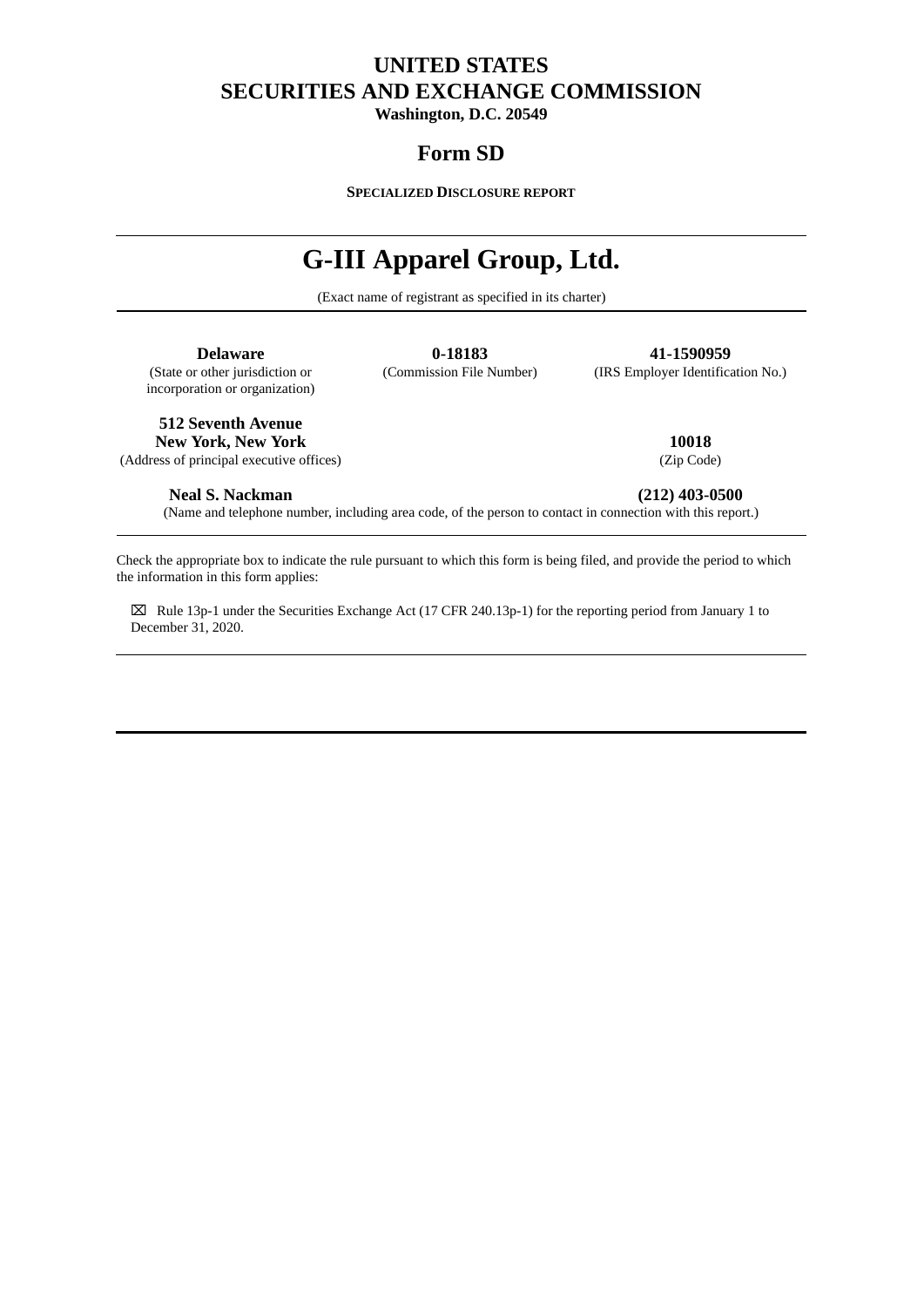# **Section 1 - Conflict Minerals Disclosure**

## **Introduction**

This Specialized Disclosure Report on Form SD ("Form SD") of G-III Apparel Group, Ltd. ("G-III," "we," "us," or "our") for the year ended December 31, 2020 is presented to comply with Rule 13p-1 under the Securities Exchange Act of 1934, as amended.

# **Company Overview**

G-III designs, sources and markets women's and men's apparel at a wide range of retail price points. Our product offerings primarily include outerwear, dresses, sportswear, swimwear, women's suits and women's performance wear. We also market footwear and accessories including women's handbags, small leather goods, cold weather accessories, and luggage.

# **Conflict Minerals Policy**

Our Conflict Minerals Policy is publicly available in the Investor Relations section of our website at http://www.giii.com under the heading "Investors - Corporate Governance - Conflict Minerals Policy." Except as expressly provided herein, the information on, or that can be accessed through, our website is not part of this Form SD.

# **Item 1.01 Conflict Minerals Disclosure and Report**

G-III has filed a Conflict Minerals Report as Exhibit 1.01 to this Form SD. The Conflict Minerals Report is also publicly available at http://www.giii.com under the heading "Investors - SEC Filings."

# **Item 1.02 Exhibit**

The Conflict Minerals Report required by Item 1.01 is filed as Exhibit 1.01 to this Form SD.

# **Section 2 – Exhibits**

# **Item 2.01 Exhibits**

Exhibit 1.01 - Conflict Minerals Report as required by Items 1.01 and 1.02 of this Form.

| ۱ | I<br>I |  |
|---|--------|--|
|   |        |  |
|   |        |  |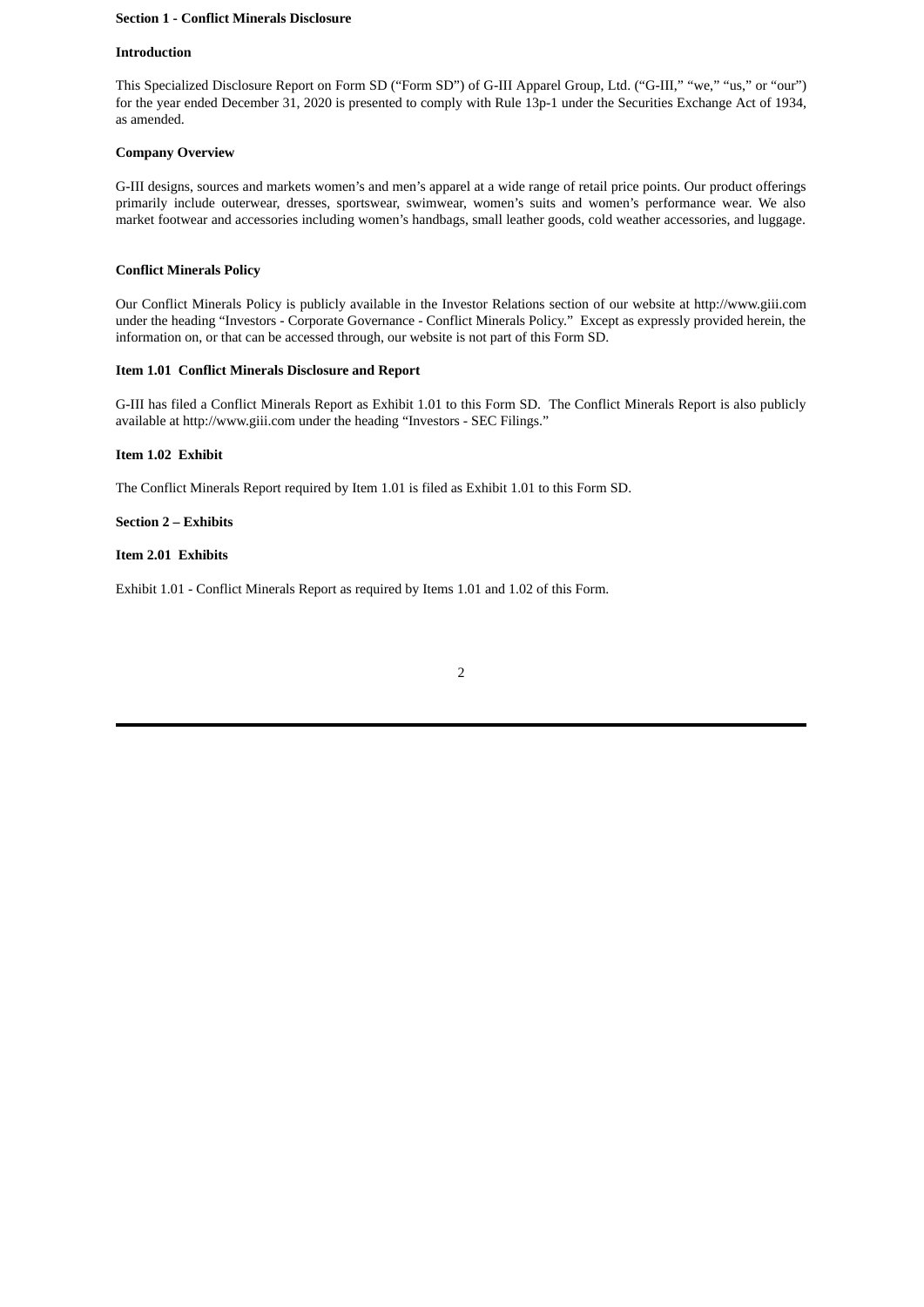# **SIGNATURES**

Pursuant to the requirements of the Securities Exchange Act of 1934, the registrant has duly caused this report to be signed on its behalf by the duly authorized undersigned.

# G-III APPAREL GROUP, LTD.

| Bv: | /s/ Neal S. Nackman     | June 1, 2021 |  |  |
|-----|-------------------------|--------------|--|--|
|     | Neal S. Nackman         | (Date)       |  |  |
|     | Chief Financial Officer |              |  |  |

3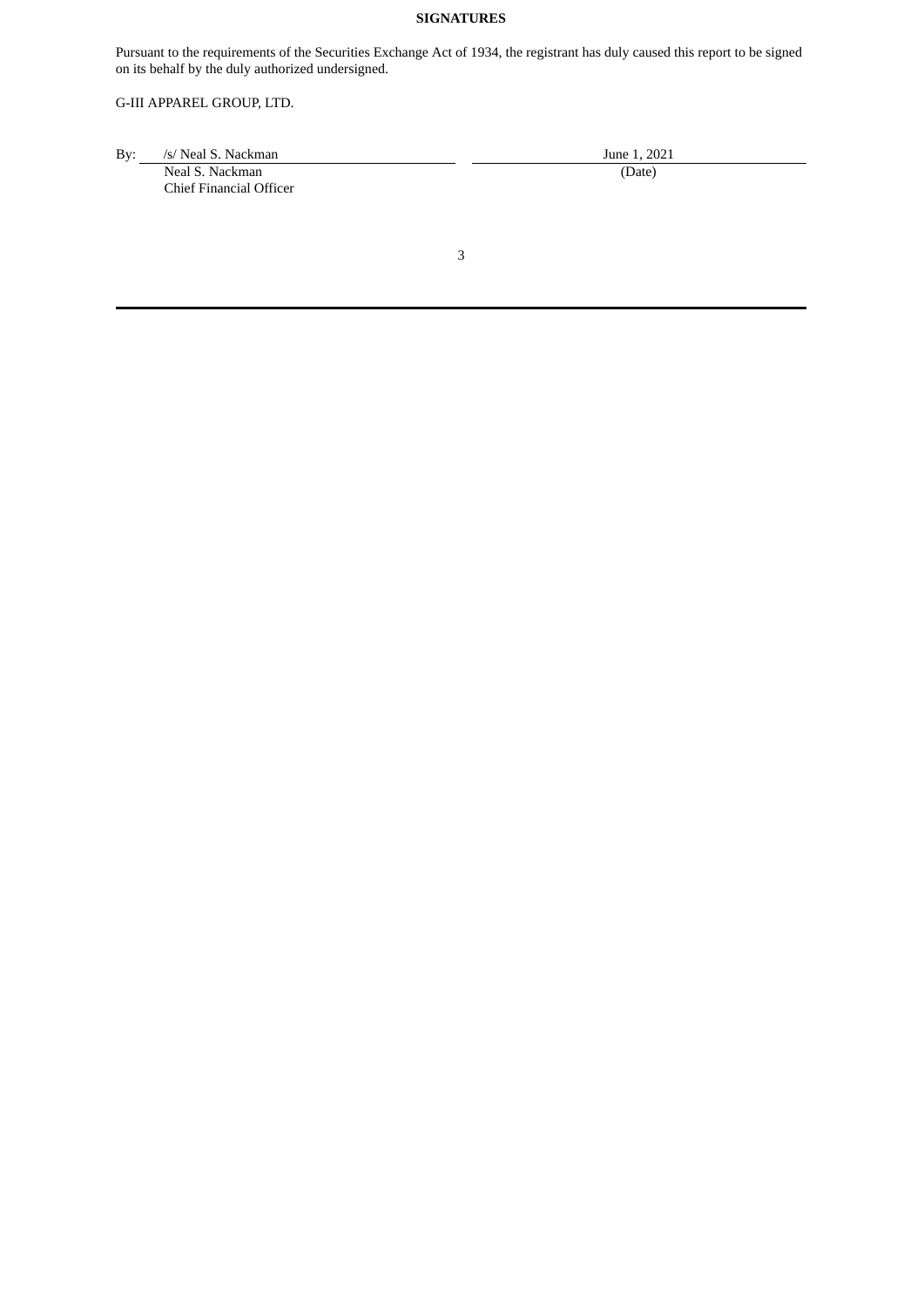# **Conflict Minerals Report of G-III Apparel Group, Ltd. In Accordance with Rule 13p-1 under the Securities Exchange Act of 1934**

#### **Introduction**

This is the Conflict Minerals Report of G-III Apparel Group, Ltd. ("G-III") filed with the United States Securities and Exchange Commission ("SEC") pursuant to Rule 13p-1 ("Rule 13p-1") under the Securities Exchange Act of 1934, as amended, for the reporting period from January 1, 2020 to December 31, 2020. Please refer to Rule 13p-1, Form SD and the SEC Release No. 34-67716 for definitions to the terms used in this Report, unless otherwise defined herein.

Rule 13p-1 imposes certain reporting obligations on SEC registrants whose manufactured products contain conflict minerals which are necessary to the functionality or production of their products. "Conflict minerals" are defined as cassiterite, columbite-tantalite, gold, wolframite, and their derivatives, which are limited to tin, tantalum, tungsten and gold for the purpose of this assessment.

If a registrant can establish that the conflict minerals in its products originated from sources other than the Democratic Republic of the Congo (DRC) or an adjoining country (the "Covered Countries"), or from recycled and scrap sources, the registrant must submit a specialized disclosure report on Form SD that describes the steps that the registrant took to determine the origin of the conflict minerals in its products.

If a registrant has reason to believe that any of the conflict minerals in its supply chain may have originated in a Covered Country, or if the registrant is unable to determine the country of origin of those conflict minerals, then the registrant must exercise due diligence on the conflict minerals' source and chain of custody, and the registrant must annually submit a Conflict Minerals Report to the SEC that includes a description of those due diligence measures.

The report presented herein is not audited by an independent private sector auditor in reliance on SEC guidance to the effect that the requirement of such an audit has been stayed except if the registrant elects to describe its products as "DRC conflict-free" in its Conflict Minerals Report.

# **Company and Products Overview**

G-III designs, sources and markets women's and men's apparel at a wide range of retail price points. Our product offerings primarily include outerwear, dresses, sportswear, swimwear, women's suits and women's performance wear. We also market footwear and accessories including women's handbags, small leather goods, cold weather accessories, and luggage. G-III has a substantial portfolio of more than 30 licensed and proprietary brands, anchored by five global power brands: DKNY, Donna Karan, Calvin Klein, Tommy Hilfiger and Karl Lagerfeld Paris. As of January 31, 2021, G-III operated 98 Vilebrequin retail stores and 50 retail stores across our DKNY and Karl Lagerfeld Paris brands.

#### **Due Diligence**

In accordance with the SEC's conflict minerals rules, G-III undertook due diligence to determine the conflict minerals status of the necessary conflict minerals gold and tin used in components for manufacturing G-III's products. In conducting its due diligence, G-III applied guidance from the OECD Due Diligence Guidance for Responsible Supply Chains of Minerals from Conflict-Affected and High-Risk Areas ("OECD Framework"), an internationally recognized due diligence framework.

G-III's due diligence measures were based on the Electronic Industry Citizenship Coalition and Global e-Sustainability ("EICC/GeSI") initiative with the smelters and refiners of conflict minerals who provide those conflict minerals to our suppliers. As a company in the apparel business, G-III is several levels removed from the actual mining of conflict minerals. G-III does not make purchases of raw ore or unrefined conflict minerals and makes no purchases in the Covered Countries.

1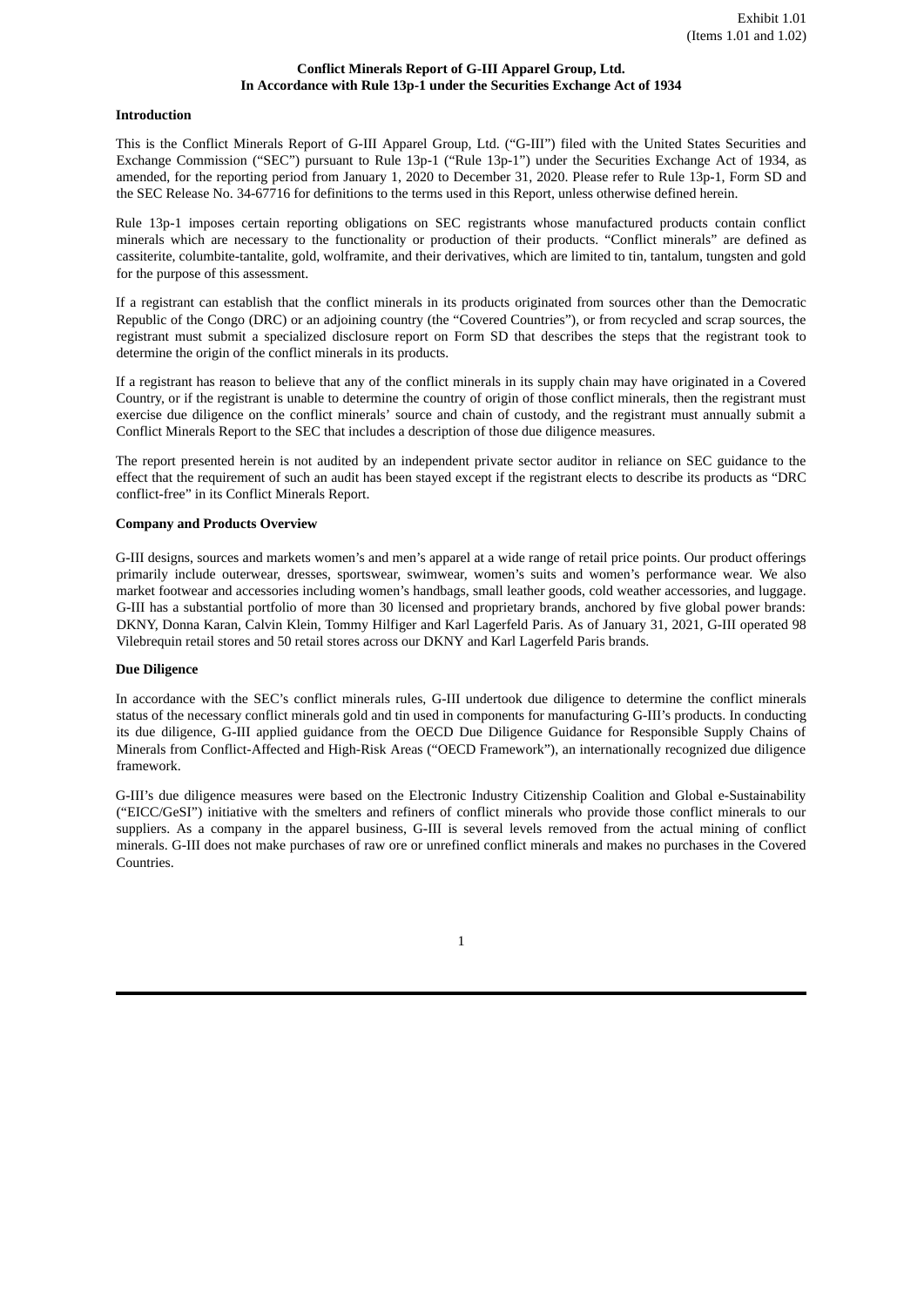G-III's due diligence measures included:

- Establishing review to track any possible effect of the COVID-19 pandemic on annual and future reporting.
- Establishing responsible teams for gathering and tracking Conflict Minerals reporting.
- Engaging suppliers from initial onboarding through divestment on the expectations of Conflict Minerals report.
- Conducting, in good faith, a reasonable country of origin inquiry ("RCOI") with direct sourcing suppliers and indirect suppliers of materials containing conflict minerals using the EICC/GeSI Conflict Minerals Reporting Template to determine traceability throughout our supply chain.
- Comparing the smelters and refiners identified in the supply-chain survey against the list of smelter facilities which have been identified as "conflict free" by programs such as the Conflict Free Smelter ("CFS") program for tin and gold.
- Contacting smelters and refiners not listed by programs such as the CFS to determine their sourcing practices and country of origin for tin and gold.
- Supporting initiatives for providing guidance to smelters and refiners that are contacted regarding their sourcing practices in regard to Conflict Minerals.
- Enhanced support to strategic partners to have an independent third-party audit of their due diligence practices, as appropriate.
- Creating protocols to divest from suppliers where sourcing practices and country of origin for tin and gold cannot be confirmed.

G-III executed its RCOI with all affected suppliers supplying parts and materials for products contracted to be manufactured for G-III. The affected suppliers were contacted and requested to provide conflict minerals data in the EICC/GeSI Conflict Minerals Reporting Template. We contacted 374 affected suppliers of which 209 responded, representing over 94% of manufactured product in our supply chain. 11 replied with some conflict minerals data. After review and removal of duplicate or alternate names, 14 smelters were identified as conflict minerals smelters consistent with the smelter definitions proposed by industry and the audit protocols published by the Conflict Free Smelter Program. Of these, 3 are listed on the CFSI's Conflict Free Sourcing list and 8 have supplied information on their smelter's sourcing practices and certified the countries of origin for minerals sourced by the smelter/refinery.

As a result of the due diligence measures described above, G-III has determined in good faith that for calendar year 2020, with respect to a portion of the conflict minerals used in components for manufacturing G-III's apparel products, we lack sufficient information from our suppliers for certain trims to conclude whether the necessary conflict minerals originated in the Covered Countries, whether the necessary conflict minerals were from recycled or scrap sources, or whether the necessary conflict minerals were DRC conflict free or have not been found to be DRC conflict free. The information available is also insufficient to identify the facilities used to process the necessary conflict minerals.

### **Conflict Minerals Policy**

Our policy is based on the framework of the Organization for Economic Cooperation and Development (OECD). It is publicly available on our website at http://www.giii.com under the heading "Investors – Corporate Governance - Conflict Minerals Policy."